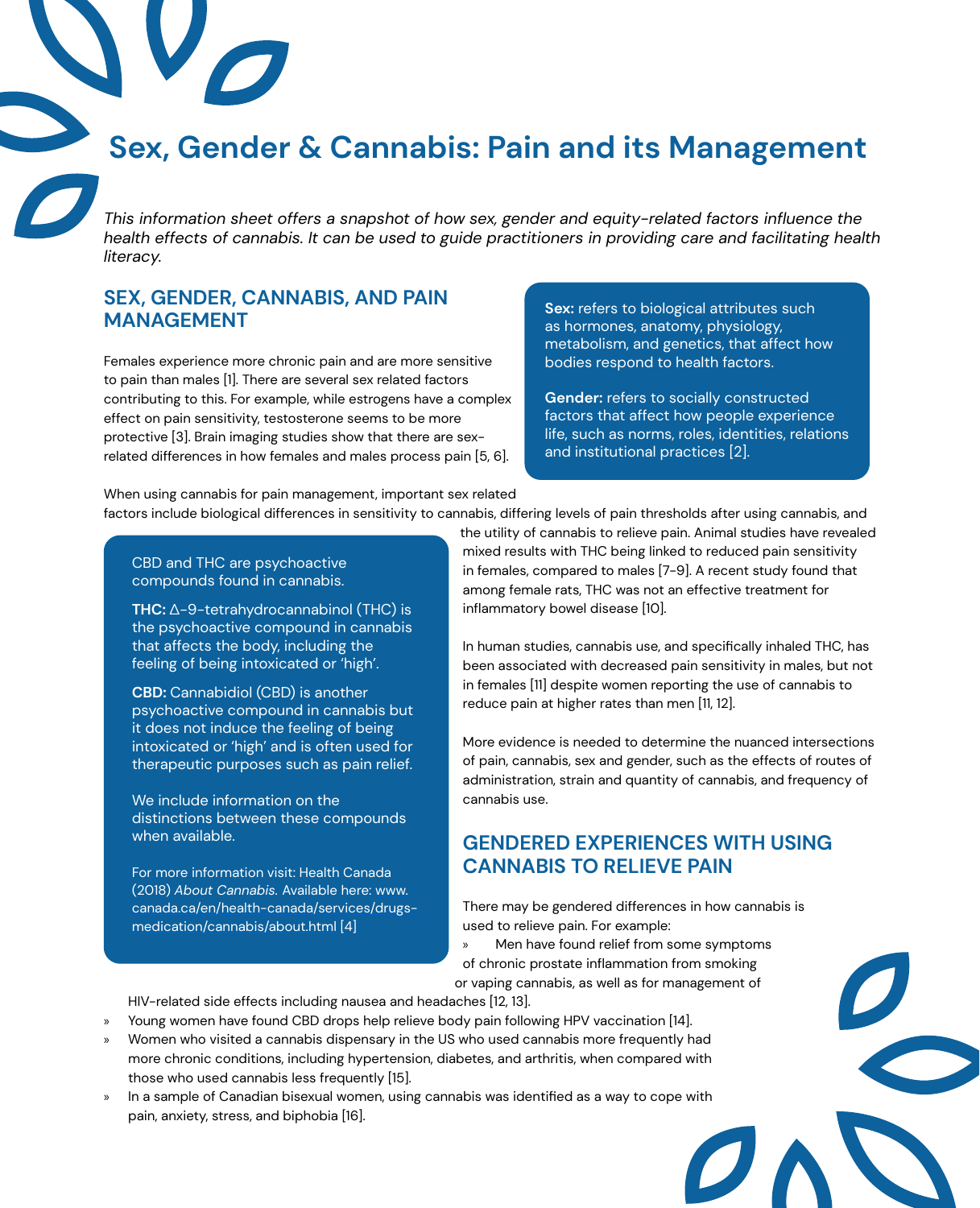### **RESEARCH SNAPSHOT: WOMEN USE CANNABIS TO MANAGE PELVIC PAIN AND REPRODUCTIVE HEALTH CONDITIONS**

Cannabis use has been documented in treating pelvic pain symptoms and sexual and reproductive health conditions with varying results, often shifting if and how other medications are used to treat the same pain symptoms.

A Canadian study of 3,426 women with chronic pelvic pain found that severe pain and worse mental health outcomes (i.e., depression, anxiety) were associated with using cannabis. The study also found that women with chronic pelvic pain who were using cannabis recreationally were more likely to use multiple medications and substances compared to those who did not. However, the use of other medications decreased after cannabis legalization [17].

In a New Zealand study of 213 women with endometriosis and/or polycystic ovary syndrome (PCOS), a majority of respondents (79.8%) currently used cannabis. Cannabis was often used for pain relief (95.5%), improved sleep (95.5%), increased ability to cope (80%), and nausea and vomiting (78.5%). The majority (67.8%) reported inhaled forms (pipe, joint, bong) to be the most effective, though 93% said they would use a vapourizer if a general practitioner or a pharmacy provided it. Most (81.4%) indicated that cannabis use had changed their normal medication usage, with 59% completely stopping a medication, 45% reducing a medication by at least half of the total dose, and 19% reducing a medication by less than half of the total dose. The most common class of medication stopped was opioids (40%), followed by non-steroidal antiinflammatory drugs (NSAIDs) (17%), antidepressants (16%), and benzodiazepines (15%) [18].

A global survey of 1,634 women with endometriosis revealed that 51% reported consuming cannabis, and 55% of this group reported using cannabis for symptom management only [19].

## **MEDICAL CANNABIS, CHRONIC PAIN CONDITIONS, AND GENDER**

Men and women describe experiences of using medical cannabis for chronic pain conditions, and differing levels of support they receive from prescribers.

- » A qualitative study with Australian women with primary dysmenorrhea (severe period pain) reported that medical practitioner bias against cannabis for medical purposes was a perceived barrier to access [20].
- » In a US study, men reported higher levels of perceived physician support compared to women for medical cannabis from both specialist and primary care physicians. Women were significantly more likely to increase their use of cannabis after acquiring a medical cannabis card and to discontinue prescription medications to treat pain and inflammation related to severe fibromyalgia, post-traumatic stress disorder (PTSD), rheumatoid arthritis, spinal cord injury, cancer, multiple sclerosis (MS), Crohn's disease, spinal cord disease, traumatic brain injury, and lupus [21].
- » In another US study, both men and women who were using prescription pain medications and medical cannabis were more likely to use cannabis as a

substitute for their prescription pain medication, compared to those who used cannabis for nonmedical purposes. However, substitution rates were slightly higher among women, compared to men [22].

### **REFLECTION QUESTION**

How might an understanding of sex-related pain mechanisms and gender-related practices influence how you share information and deliver health promotion, harm reduction, or addiction treatment services?

## **KEY MESSAGE**

There are sex related factors associated with the experience of and sensitivity to pain, and the benefits received from using cannabis to manage pain. There are gender related factors associated with the use and prescribing of cannabis for pain management.